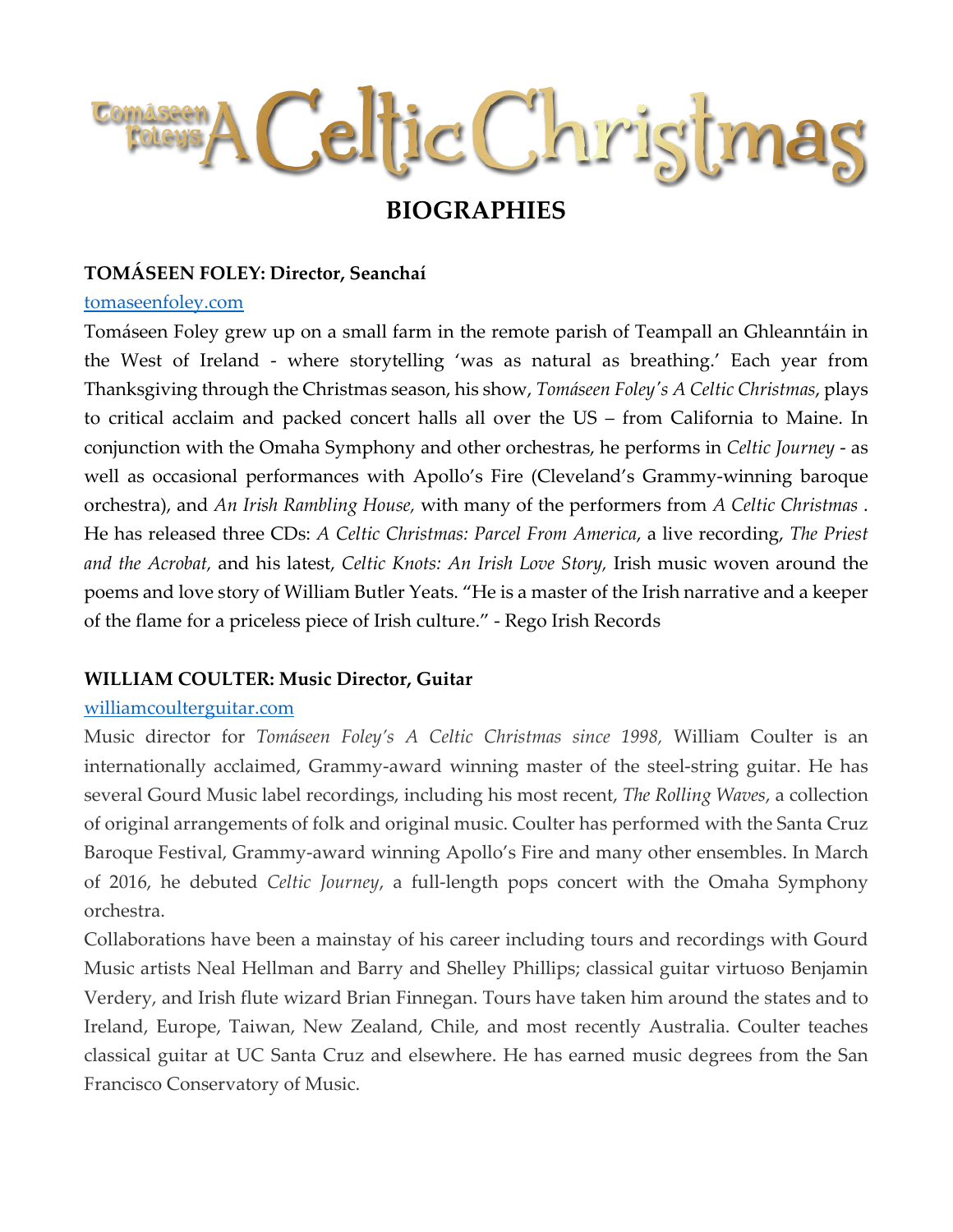#### **BRIAN BIGLEY: Uilleann Pipes, Irish Flute, Whistles, Traditional Irish Dance**

#### [brianbigleymusic.com](http://www.brianbigleymusic.com/)

Brian Bigley has studied the uilleann pipes for over thirty years as a player, as well as a soughtout maker, of the instrument. He has toured North America and Europe extensively as both a musician and a dancer, appearing in shows such as the Omaha Symphony's *Celtic Journey* and Grammy-winning Apollo's Fire production *Christmas on Sugarloaf Mountain* - the recording of which made it to number three on the Billboard Charts. Brian competed with great distinction at the World Irish Dance Championships and has placed second in the senior uilleann piping competition at the All Ireland Fleadh Cheoil. He has produced and is touring his show called *An Irish Rambling House* and has several recordings available on CD. Brian lives near Cleveland, Ohio, with his fiddler wife, Kristen, and their dancing children, James and Kathleen.

### **EIMEAR ARKINS: Multi-Instrumentalist, Singer, Irish Dance**

#### [eimeararkins.com](http://www.eimeararkins.com/)

Eimear Arkins is a multi-instrumentalist, singer and dancer from Ruan, County Clare, in the west of Ireland. She holds eleven solo All-Ireland Fleadh Cheoil titles and has competed in all Ireland, European and World Dance Championships. She has toured with *Comhaltas Ceoltóirí Éireann* throughout Ireland, Britain, North America and Canada, and represented Ireland in France at Rennes Expo; in Spain in *La Noche Negra*, in Shanghai, China at World Expo 2010, and in Milan, Italy at World Expo 2015.

Eimear was selected to be part of the Comhaltas National Folk Orchestra of Ireland, and for over eight years has performed with the renowned show, *Brứ Borứ*. She has toured and performed with numerous groups, including *Cherish the Ladies*, *The Paul Brock Band*, *Trinity Irish Dance Ensemble* and *Téada*.

She teaches at St. Louis Irish Arts and has given many workshops in the US and Canada. Eimear was awarded *Newcomer of the Year 2019* by liveIreland, and her debut solo album is entitled *What's Next*. "She is a lovely singer, wonderful fiddle player and a truly accomplished step dancer. Triple threat time! Count us as major new fans of her and what will surely be a terrific career. Eimear Arkins–remember THAT name!" *Bill Margeson, liveIRELAND*.

# **MARCUS DONNELLY: Irish Dance**

From Ireland to Luxembourg and from Moscow to Paris, Marcus Donnelly's leading performances with shows such as *Ragús*, *Rhythm of the Dance*, *Celtic Legends*, and most recently in the U.S. with *Celtic Crossroads,* have created one of the most exhilarating, truly creative Irish dancers performing anywhere today. He first started dancing at the age of ten, in second-hand dance shoes his father bought for fifteen shillings on a visit to Dublin, and went on to compete